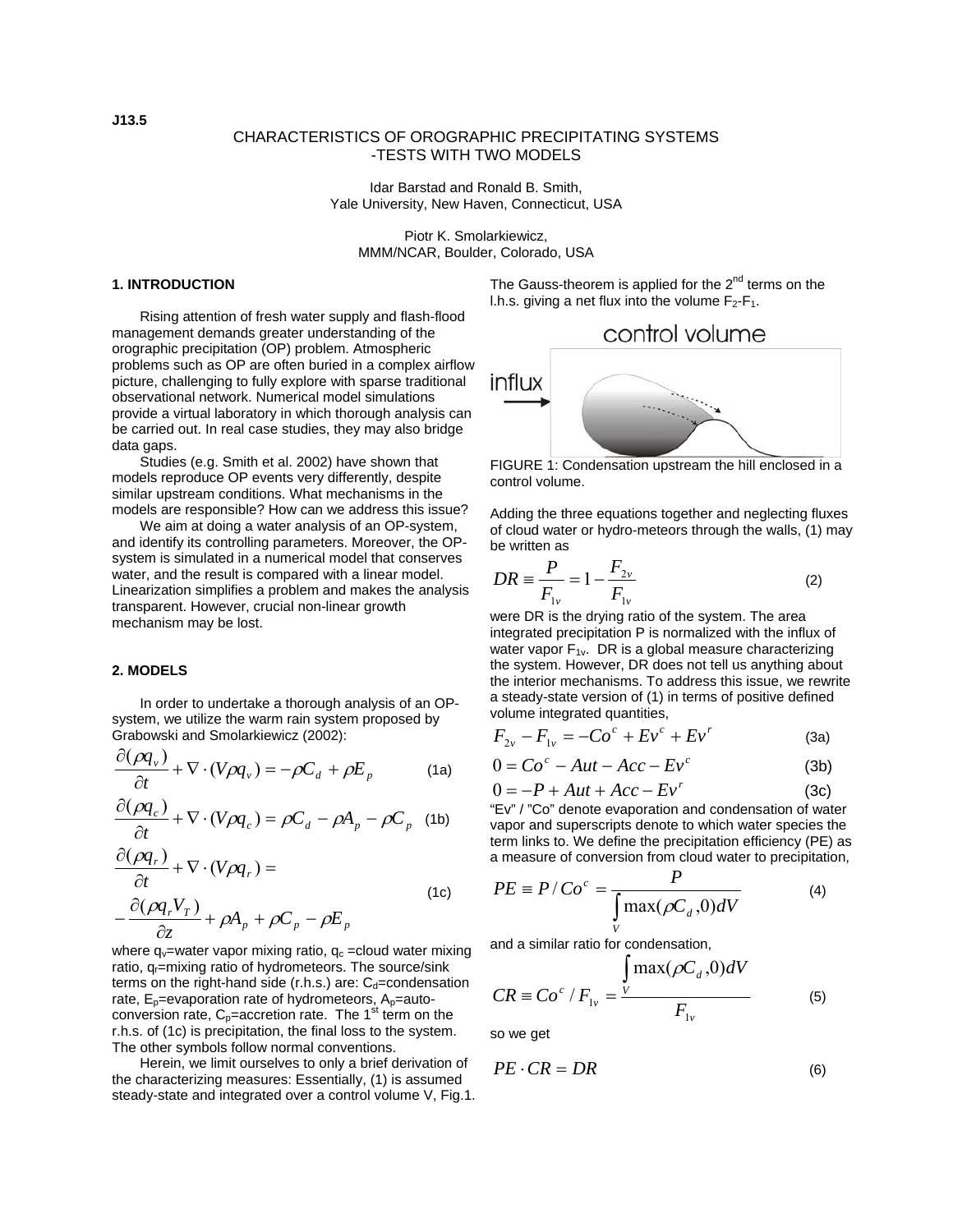With the PE-measure, we have isolated the micro-physical part of the system from the one of airflow dynamics (CR). DR shows the effect of the two combined. The remaining terms on the r.h.s. of (3) may be normalized with P to find their effectiveness producing precipitation. Herein, we limit ourselves to a measure of the re-evaporation of hydrometeors;

$$
HYRE = Ev^r / P \tag{7}.
$$

enabling us to identify re-evaporation of hydro-meteors as they fall into dry air.

In case of a ice-phase scheme, the analysis must at least have a growth term in (1c) receiving water directly from (1a), thus (3a),(4) and (5) will have additional terms.

The linear model (Smith and Barstad, 2004) is briefly described as follows: The model has vertical integrated cloud water and hydrometeors advected by a homogeneous background flow. The transformation to and the fall-out of hydrometeors is linked to a cloud delay constants (τ), see J14.2 in this proceeding. The PE, CR and DR for the linear model of Smith and Barstad (2004) are:

$$
PE' = \frac{P}{S}
$$
 (8)

$$
CR^l = \frac{S}{UH_{w}\rho q_{0s}}
$$
 (9)

$$
DR^l = \frac{P}{UH_w \rho q_{0s}}
$$
 (10)

where S is the condensation rate without airflow dynamics (Smith, 1979), U the horizontal wind,  $q_{os}$ =saturate mixing ratio of water vapor at the surface and  $H_w$  is the scale height of water vapor.

The main free parameters in the linear model are the two τ's controlling the spill-over into drying regions. In order to compare the two models, some over-all residence time for the cloud water must be estimated for the nonlinear system. From volume integrated quantities of the linear model, the following equivalent expressions may be derived for the non-linear system:

$$
\tau_c = \frac{Mass\,of\,cloud\,water}{Co^c + Ev^c}
$$
\n(11)

$$
\tau_f = \frac{Mass\ of\ hydro-met.}{P}
$$
 (12)

### **3. DESIGN OF THE EXPERIMENTS**

The response from the nonlinear system (1) was simulated as uniform air (U=15m/s, N=0.012s<sup>-1</sup>, Rh=100%) flowed over a Gaussian shaped ridge. The standard height of the ridge is 500m and half-width is 30km. The lower boundary had free-slip condition, and the simulations had no explicit diffusion. A numerical model based on non-oscillatory MPDATA advection scheme (Smolarkiewicz and Margolin, 1998) conserving

transported quantities (e.g.water) was used. The grid distance was 300m both vertically and horizontally. The simulations started from potential flow and any perturbation towards the upper and lateral boundaries were dampened. The linear model was run correspondingly for similar set-up.

In linear theory of airflow dynamics, the nondimensional mountain height ( $h_m=Nh/U$ ) is the controlling parameter. Smith and Barstad (2004) and Barstad and Smith (2004) found that the linear micro-physics depends on U $\tau$ /a, when the  $\tau$ 's are set equal. Therefore, it is natural to first of all vary the mountain height (h) and the halfwidth (a) of the mountain to test the sensitivity to characteristic measures derived.

## **4. RESULTS**

Fig.2 shows that  $CR^1$  (linear model; broken line) is unaffected by the non-linearities (solid line) as the mountain becomes tall. The effective stability is about  $N=0.009s^{-1}$ , so the non-linear behavior becomes increasingly important after Nh/U=0.45 (h=750m). The DR-measure responds directly to the wave dynamics, following the same pattern. The black solid straight line in Fig.2, is condensation without airflow dynamics (i.e. perfect penetration of forced ascent). In the non-linear model, the PE (eq. 4) drops and increases the gap between CR and DR for taller mountains.



FIGURE 2: Efficiency ratio versus mountain height. Solid line represents the non-linear model, and broken line the linear model. The "Raw" is the condensation without airflow dynamics.

We now turn to variations in mountain half-width. Fig.3 shows that the linear model has high efficiency in precipitating water for short tau (200s). The quick rise in PE is distinct. The longer tau runs are similar to the nonlinear model; a gentler rise for wider ridges. The reevaporation (HYRE) of hydro-meteors drops significantly around 15-30km. For half-widths less than 5km, HYRE rises sharply due to larger amount of hydro-meteors carries over into the drying regions.

Non-hydrostatic effects will have some influence for narrow ridges. Lee-waves trailing off downstream may